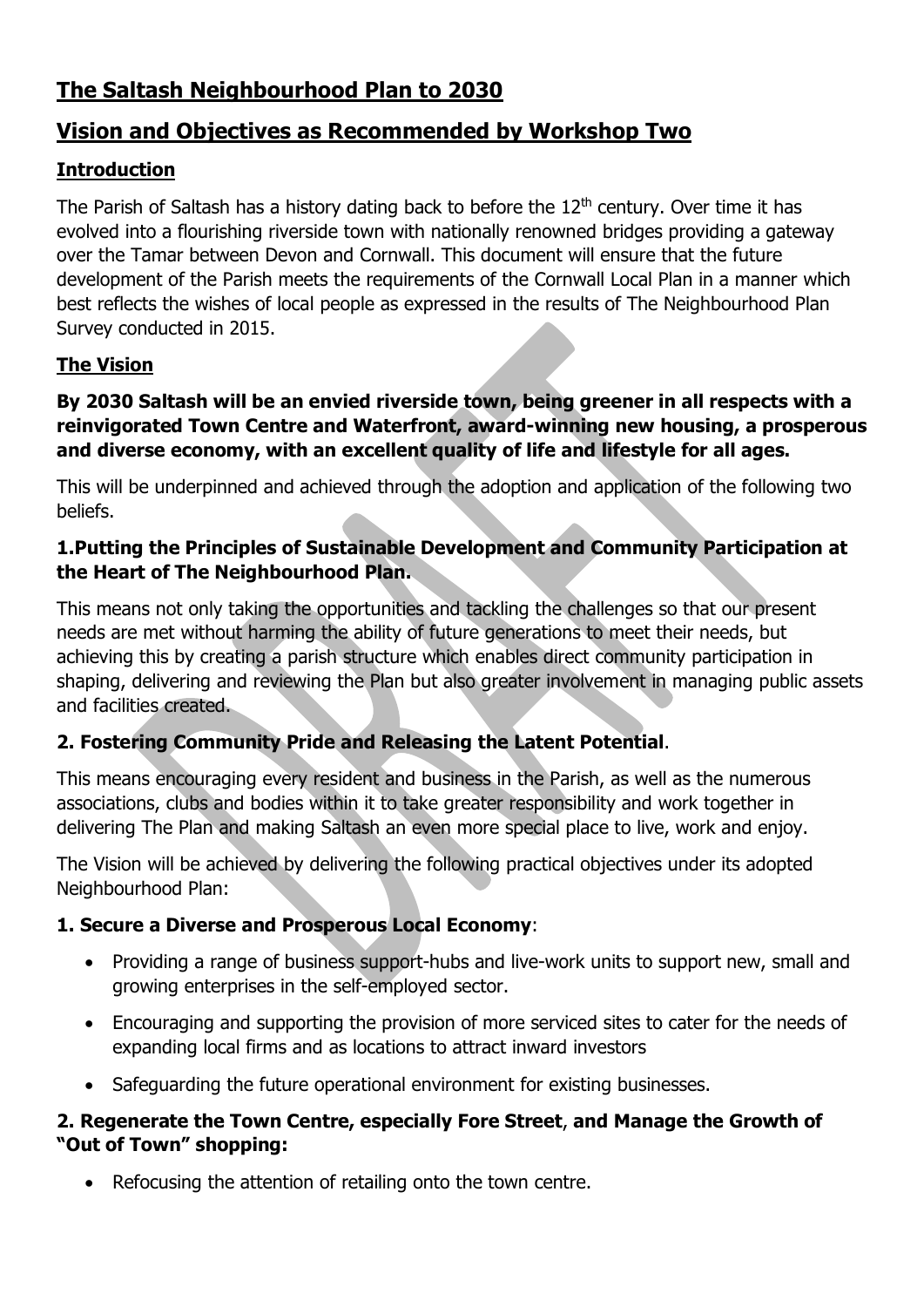- Enhancing the Carkeel gateway to Saltash, along with improvements and enhancements to Callington Road to create a better link between the 2 centres.
- Enhancing the town centre's status as the principal retail, services, and cultural centre for the Town and its hinterland.
- Encouraging the improvement of the streetscape, and measures to support the retention and growth of the independent retailer sector, increase footfall and expand the evening economy.

### **3. Create and Support Sustainable Neighbourhoods:**

- Encouraging the provision of facilities and local shops designed to meet each neighbourhood's present and future needs and help to improve social interaction, foster community spirit and responsibility, and promote environmental sustainability,
- Ensuring that the new centre at Broadmoor does not impact on the health of the town centre.

### **4. Revitalise the Waterfront:**

• Supporting the Coastal Communities bid for a mixed development with a balance of community, public, residential, leisure, arts, culture, retail, boating and employment uses with an improved connection to Fore Street. It will be the nucleus of an improved network of riverside walks and cycle paths.

### **5. Ensure a Balanced Range of Quality New Housing**:

- Supporting the needs of the parish, principally, but not exclusively, on the Broadmoor Farm development, by ensuring that the Saltash's share of Cornwall's housing needs is delivered.
- Planning for a balanced housing choice.
- Encouraging the better use land, and careful subdivision of larger dwellings.
- Encouraging Self-build and self-finish housing and other means of providing affordable housing.

#### **6. Protect and Enhance the Built Environment**:

- Continuing to protect the Lower Fore Street and Forder Conservation Areas and maintain the character and integrity of the historic core of the Town by encouraging sympathetic development or redevelopment, particularly of the Railway Station Building.
- Supporting well-designed, attractively landscaped housing developments and promoting energy-efficiency and renewable technologies.
- Aspiring for new developments which are award-winning and strive to avoid being generic housing estates.
- Protecting non-designated historic assets.
- Ensuring that development respects cherished views and vistas.

#### **7. Protect and Enhance the Natural Environment:**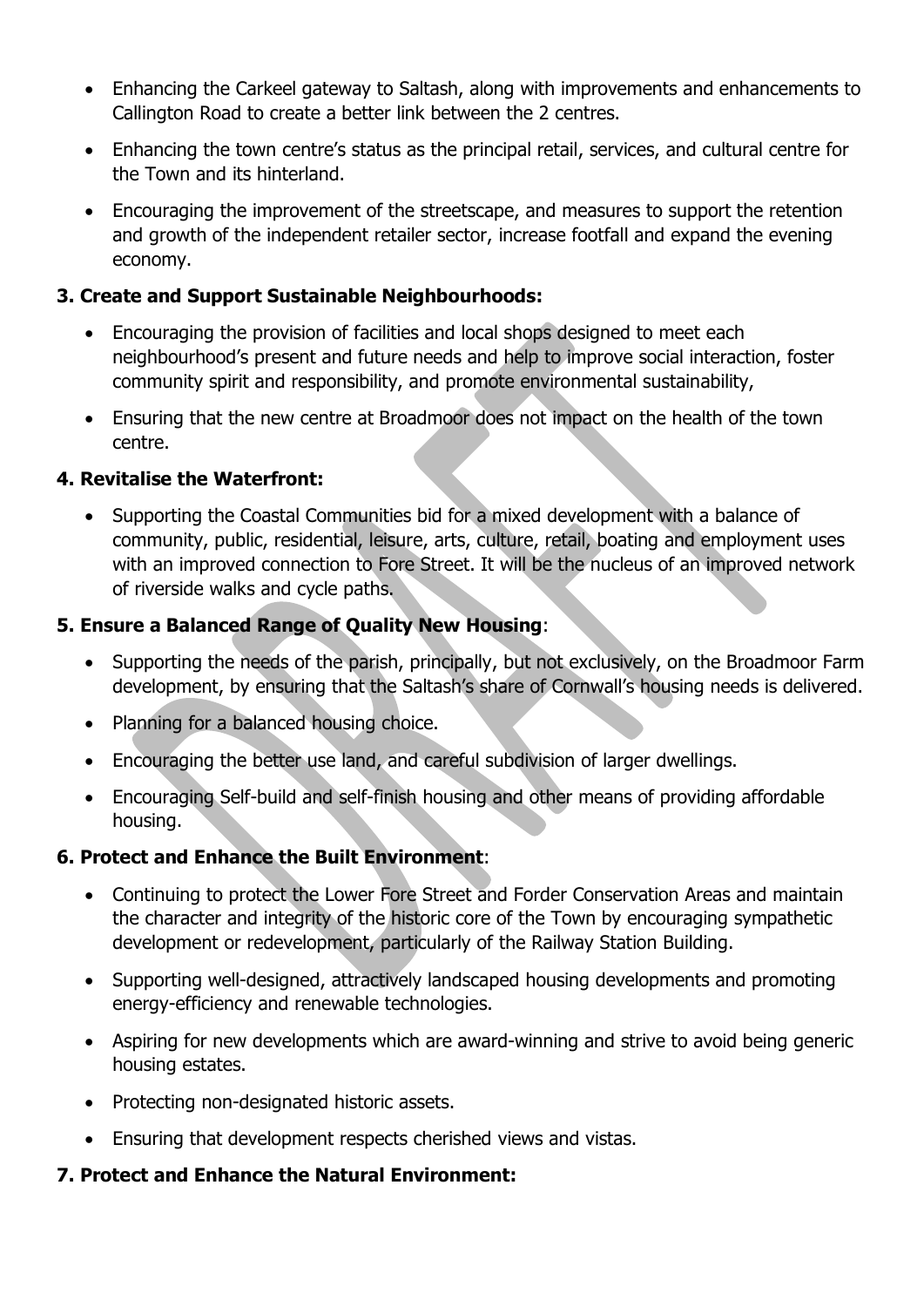- Creating a greener landscape with more tree and under-planting throughout the town area, especially along key routes, to employment estates, residential areas and skylines.
- Protecting the key green areas around and within the town.
- Ensuring that biodiversity is protected and enhanced.
- Protecting the features of the undesignated countryside around the town as part of the current setting of Saltash and as environmental and leisure assets for inclusion in any future developments that might come forward beyond this NDP's horizon.
- Ensuring that drainage and flooding arrangements for new development are adequate enough to prevent escalation in flooding and designed to anticipate future changes resulting from updated climate change forecasts for extreme rainfall predictions and the predicted increase in the severity of storm events and tidal surges.

### **8. Manage the Rural Areas of the Parish in a Sympathetic Manner**:

- Supporting appropriate diversification of the rural economy and additional employment through small workshop provision.
- Setting village settlement boundaries to focus new development onto established settlements.
- Meeting the accommodation needs of agriculture and other specialist rural activities.
- Ensuring that new develpments in the rural area are sympathetic to the environment, appropriate in scale, do not create traffic issues and provide demonstrable community benefits.
- Providing small scale housing opportunities to support village vitality and the wider economic growth.

### **9. Meet the Changing demand for Health, Education, and Community Services and Facilities**:

- $\bullet$  Ensuring that educational provision both state-run and private are facilitated
- Protecting and enhancing Warfelton 'Community Campus'
- Support the retention of health based activity at St Barnabas Hospital
- Support provision and expansion of GP Surgeries
- Protect important community facilities.

# **10. Meet the growing demand for additional Sport, Recreation and Leisure facilities**:

- Protecting key strategic open spaces within and around the town.
- Supporting additional sports provision at Broadmoor.
- Identifying and protecting local green spaces in the town and villages.
- Supporting the provision of new and protection of existing allotments.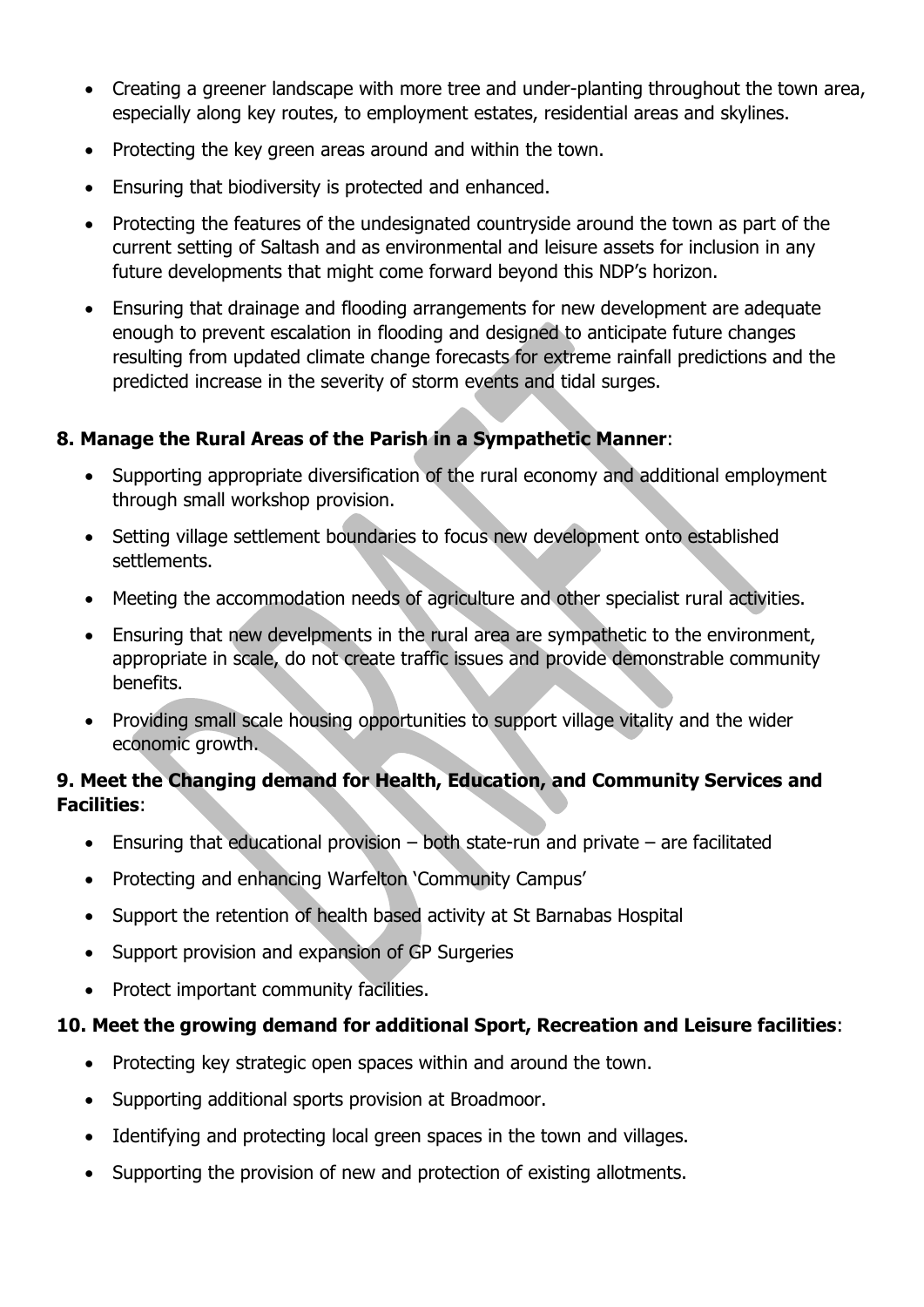- Encourage the retention of dilapidated plays spaces for future landscaping and open space use or reinstatement.
- Facilitating the Green Infrastructure for Growth initiative.

# **11. Improved and sustainable connectivity** by:

- Adopting a travel hierarchy that supports the Saltash Sustainable Connectivity Strategy, and requiring sustainable transport to be designed into new development.
- Emphasising the importance of Callington Road Centre as the principle connecting road linking neighbourhoods to the centre, through quality urban design, tree planting, landscaping and junction improvements – a 'Green Boulevard'
- Supporting 'transition zones' at either end of Fore Street to improve safety and enhance character of the town centre.
- Supporting traffic calming and landscaping at Carkeel village and at Burraton to improve safety and neighbourhood environment.
- Encourage environmental improvements at the Railway Station that will support increased rail travel.
- Protecting and enhancing the footpaths, bridleway and cycling network by facilitating the cycle network plan.
- Encouraging additional provision of superfast broadband.

### **Measures to Track Progress against Plan.**

To be effective, the Neighbourhood Plan should be monitored, and probably the subject of an Annual Town Report to Saltash Town Council.

The measure used should be 'SMART' ie:

| S | <b>SPECIFIC</b>   | Details exactly what needs to be done                                  |
|---|-------------------|------------------------------------------------------------------------|
|   | <b>MEASURABLE</b> | Achievement or progress can be<br>measured                             |
|   | <b>ACHIEVABLE</b> | Objective is accepted by those<br>responsible for achieving it         |
|   | <b>REALISTIC</b>  | Objective is possible to attain (important<br>for motivational effect) |
|   | <b>TIMED</b>      | Time period for achievement is clearly<br>stated                       |

**Suggested Measures -** Baseline at Adoption of NDP unless indicated differently.

Belief 1. Put the Principles of Sustainable Development and Community Participation at the Heart of The Neighbourhood Plan.

1. Agreed and functioning Town Council monitoring body in place to deliver the Plan by April 2018 – could be future activity for Steering Group?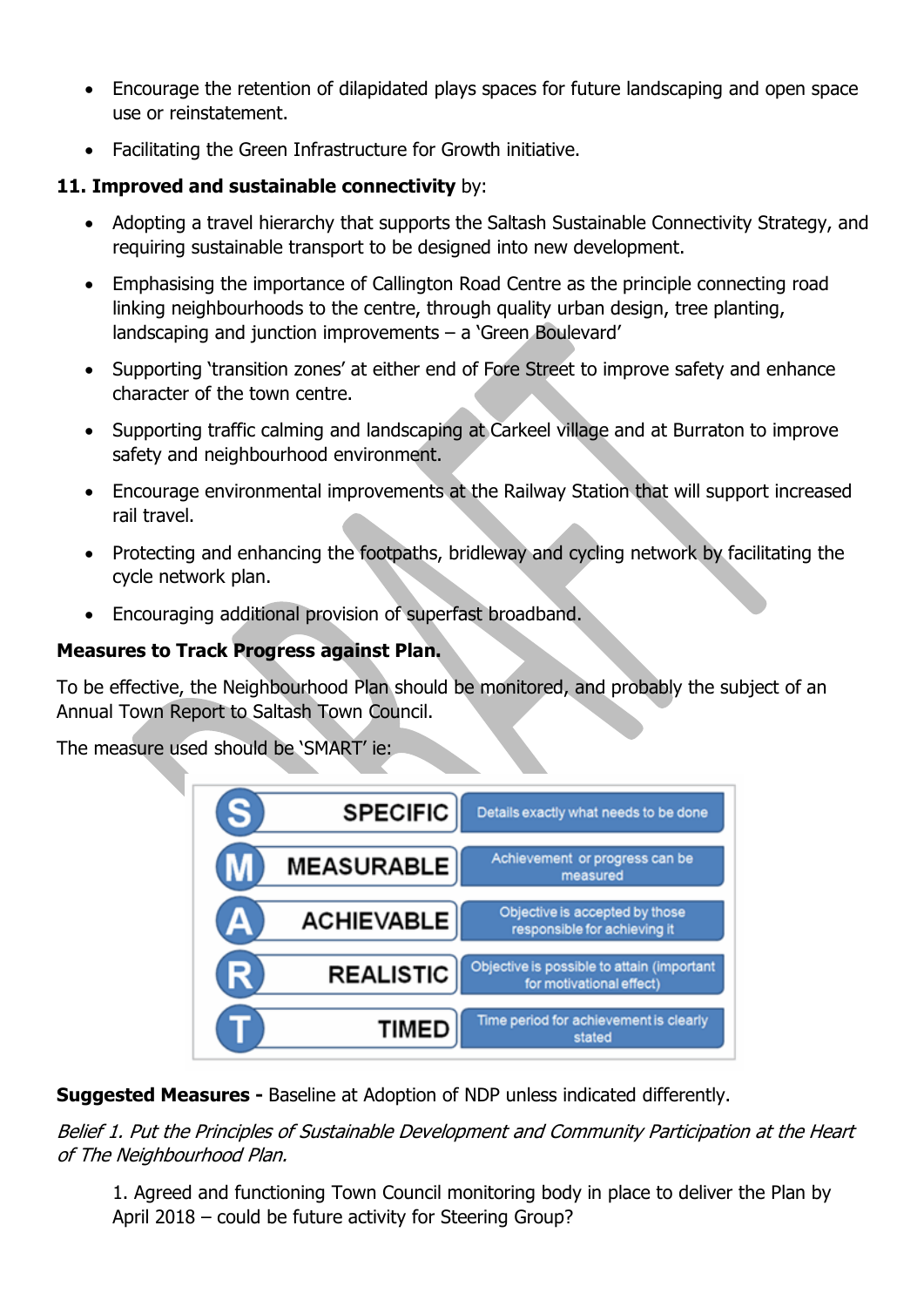2. Sec 106 and CIL fund management in place including tracking receipts

# Belief 2. Foster Community Pride and Release the Latent Potential.

- 1. No. of active Community & Neighbourhood Groups/Associations contributing to the delivery of the Plan. Baseline at Adoption of NDP
- 2. Maintain list of notable achievements

#### 1. Secure a Diverse and Prosperous Local Economy.

- 1. No of businesses in the town.
- 2. No. of additional Business Support Hubs.
- 3. No. of Live-work units provided.
- 4. Hectares of available serviced employment land.
- 5. No. of new businesses engaged in green tourism.

#### 2. Regenerate the Town Centre, especially Fore Street & Manage the Growth of "Out of Town" shopping

- 1. Increase/change in Sq.m of sales space and/or no. of new units
- 2. No of establishments contributing to the evening economy
- 3. Development of the Motorland site.
- 4. Increase/change in sq.m of sales retail space (food and non-food).

### 4. Revitalise the Waterfront

- 1. Planning Brief prepared and agreed.
- 2. Planning consent obtained.
- 3. Development phases commenced or completed.

# 5. Ensure a Balanced Range of Quality New Housing

- 1. No. of new open market units completed.
- 2. No. of affordable units completed.
- 3. Change in demand for affordable homes.
- 4. No. of self-build/self-finish completed.
- 5. No. of units developed beyond existing Building Regulation Insulation/Energy Efficiency standards.

#### 6. Protect and Enhance the Built Environment.

- 1. Area assessments completed for Lower Fore St. & Forder Conservation Areas.
- 2. No. of unsympathetic developments completed.

#### 7. Protect and Enhance the Natural Environment

- 1. No. of trees planted:
	- a) in developed areas (existing and new).
	- b) to key roads and routes within the Parish.
	- c) to the sky-line.
	- d) to parks and public open spaces.
- 8. Manage the Rural Areas of the Parish in a Sympathetic Manner.
	- 1. No. of developments permitted within the AONB.